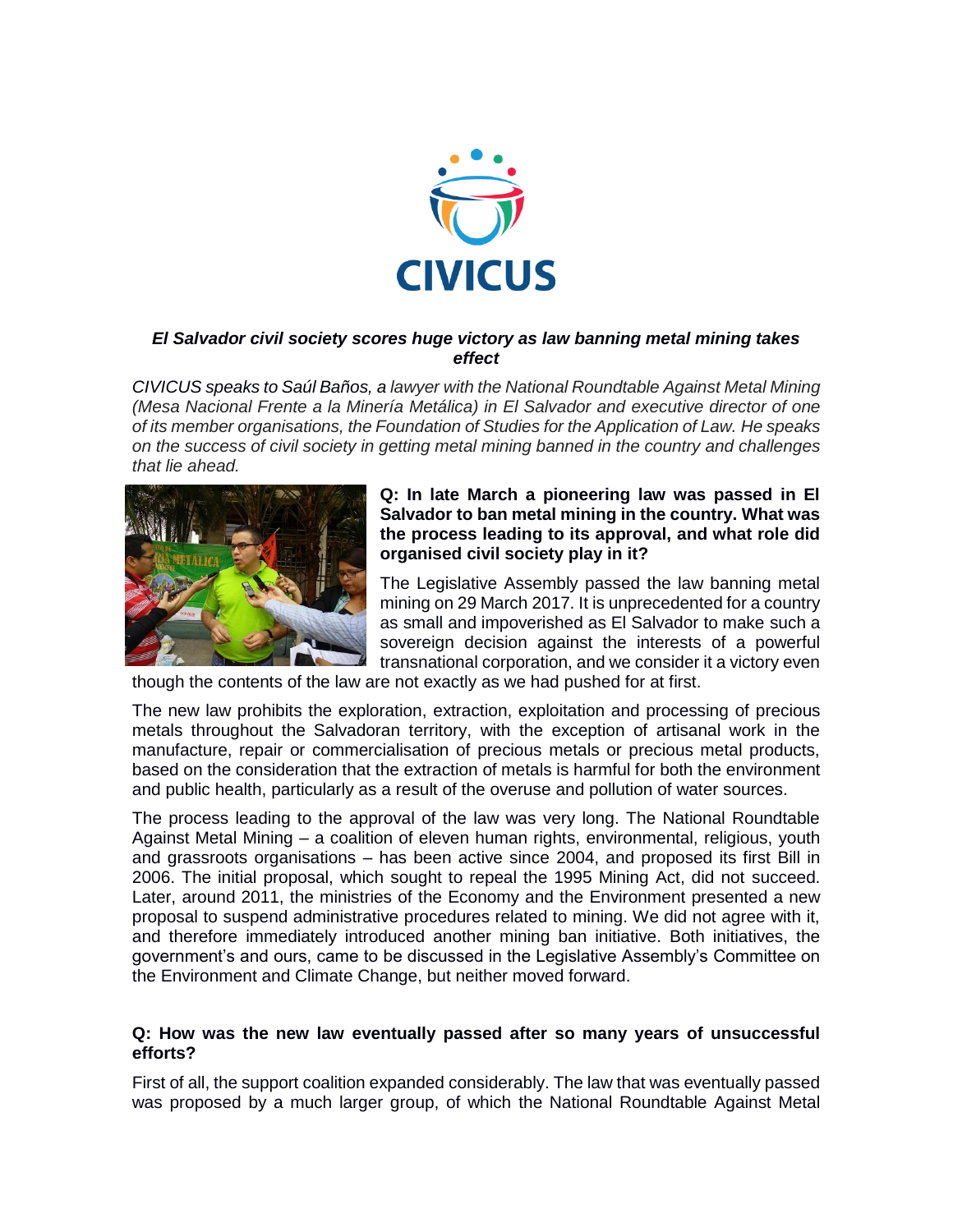Mining was a part, and which was led by the Universidad Centroamericana José Simeón Cañas. Another important protagonist was the Catholic Church – the Episcopal Conference, bishops from various dioceses, and especially [Archbishop Monsignor Escobar Alas,](http://verdaddigital.com/index.php/nacional/15383-15383) who took up the proposal and, along other priests and social organisations, presented it to the Legislative Assembly. Then, on 9 March 2017, a massive march was held and so the president of the Legislative Assembly along with other members of Congress pledged to have the law passed by Easter.

Secondly, we ourselves learned along the way. In the beginning, our technical and scientific knowledge regarding the issue of gold exploitation and its effects was very limited. In fact, our first proposal demanded the complete replacement of the 1995 Mining Act, which regulates the extraction not just of metals but also of other mineral products such as stone and sand. Later we on decided to focus exclusively on the exploitation of precious metals, and specifically gold.

Lastly, the fact that last October El Salvador won the case initiated against it by the Pacific Rim/Oceana Gold Corporation before the International Centre for Settlement of Investment Disputes (ICSID) also accelerated the passage of the law. The private company had sued the Salvadoran State in 2009 for indirect expropriation and loss of profits, two figures that are recognised in the Free Trade Agreement between the United States of America, the Dominican Republic and Central America (DR-CAFTA). Following a process that lasted seven years, the company was sentenced to pay \$8 million. In our opinion, the case should have been closed at the early stage of recognition of jurisdiction. But the court decided that the case would continue through the application of El Salvador's Investment Law, which recognised ICSID's jurisdiction. The company lied, since it was of Canadian origin and therefore should not have benefited from CAFTA. However, it passed as American by obtaining a legal address in the United States simply by opening a Post Office Box address in Nevada. And so the case continued under Salvadoran domestic legislation. But the court eventually ruled unanimously in favour of the Salvadoran State – that is, even the court member who had been designated by the plaintiff finally sided with the State.

## **Q: What tactics did the** National Roundtable Against Metal Mining **use to promote the Bill?**

Ours was not just a desk job. Over ten years, we did political and community work, we lobbied government actors and other decision makers, litigated, put together media campaigns and promoted public debate.

Along the process, three presidents of the Republic succeeded one another. As Antonio Saca (National Republican Alliance, 2004-2009) was nearing the end of his term, Pacific Rim/Oceana Gold sued the State, and it was him who then ordered that no further exploitation permits be issued to the company. The claim before the ICSID lasted for the entirety of the term served by Mauricio Funes (Farabundo Martí National Liberation Front-FMLN, 2009-2014). Funes' stance towards the company was firm ever since he was a presidential candidate and made a public commitment to the National Roundtable – we even made him sign a document to hold him accountable. The current president, Salvador Sánchez Cerén (FMLN, 2014-2019), inherited this commitment. And although both of them fulfilled their promise, the road was by no means obstacle-free. Even though the presidents had a clear position on the issue, there was always some public official who flirted with the mining companies.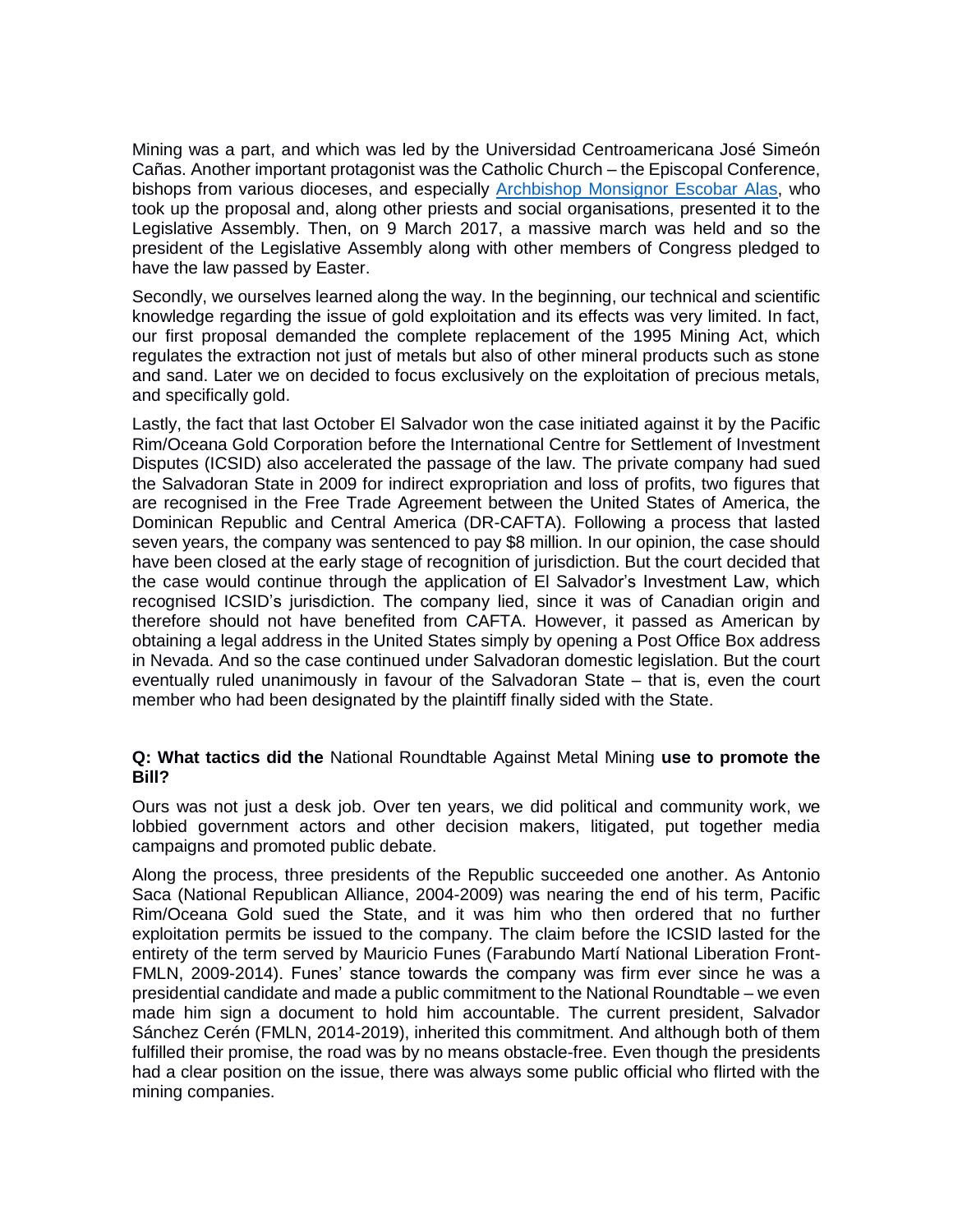There is also the fact that the Legislative Assembly is renewed every three years, and the turnover of representatives is high. During such a long process, the composition of both the Assembly and its Committee on the Environment and Climate Change shifted several times, and more often than not their new members were not up to speed on the subject – in fact, oftentimes they were rookie congressmen and congresswomen, so every time we needed to undertake the whole rapprochement and awareness-raising task from the basics. We worked intensively with the Committee on the Environment and Climate Change, whose members even paid a visit to the San Sebastián River, which has been polluted by mining since the 1980s. And the deputies saw for themselves the situation of the local dwellers, and so they began to understand that mining exploitation was not feasible under our countries' circumstances.

We also held popular consultations in five municipalities, through which the communities were able to express their opposition to mining. But community work was not easy, because Pacific Rim/Oceana Gold also did their job. Besides their lawsuit at the ICSID and their lobbying with politicians and public officials, the company had a "social arm" on the ground, the [El Dorado Foundation.](https://www.ocmal.org/fundacion-el-dorado-el-brazo-social-de-oceana-gold/) The department of Cabañas, where their mining project is located, is one of the poorest in the country. In order to satisfy their basic needs, its inhabitants require government assistance, and in the absence of the State, the company found fertile ground to step in with community support. It sponsored schools, hired companies to provide medical care in the community, and so on. The company made beneficiaries sign attendance list sheets, oftentimes without any header, which we suspect were then presented as lists of people expressing support for mining. The company also acted in coordination with the mayors of these municipalities, who belonged to a party that sympathised with the cause of mining. These actions – it should be said – created a number of adepts to the company, because people started seeing it as meeting needs that nobody else would.

The company even organised a sort of tour in some facilities that had been set up as miniature mining ventures, where they brought students to show them what mining work was like. And they insisted it was safe: they talked of "green mining" and "responsible mining". They also organised trips to Nicaragua: they hired buses and took people there so they could see what the mining exploitation process was like. This was done on a national scale: they basically sold the idea of mining as a panacea for the country's economic woes, as a source of employment for the population and as a source of income for the State. And some public officials believed this, so we had to work hard to counteract these lies.

Within this battle for public opinion we also paid attention to cross-border mining. El Salvador is a water-dependent country: its largest river, the Lempa, passes through Honduras and Guatemala before reaching Salvadoran territory. The region has a problem of water shortage, and mining uses huge amounts of water besides leaving water streams contaminated. The company insisted that they would establish rainwater reservoirs and that they would never mix contaminated and safe water. But there were some events, such as the collapse of a dam owned by the Samarco Corporation in Brazil, which had a lot of impact here. When this happened, we asked what if something similar happened in our country. In fact, last year the collapse of the walls of a reservoir containing molasses, a by-product of the processing of sugar cane, resulted in the pollution of a river. Countless fish died and the decontamination process took very long; there was also a judicial process that resulted in the company being forced to pay for the environmental damage. So we asked: what would have happened if, instead of molasses, which after all is an organic product, this had happened in a reservoir containing mining waste?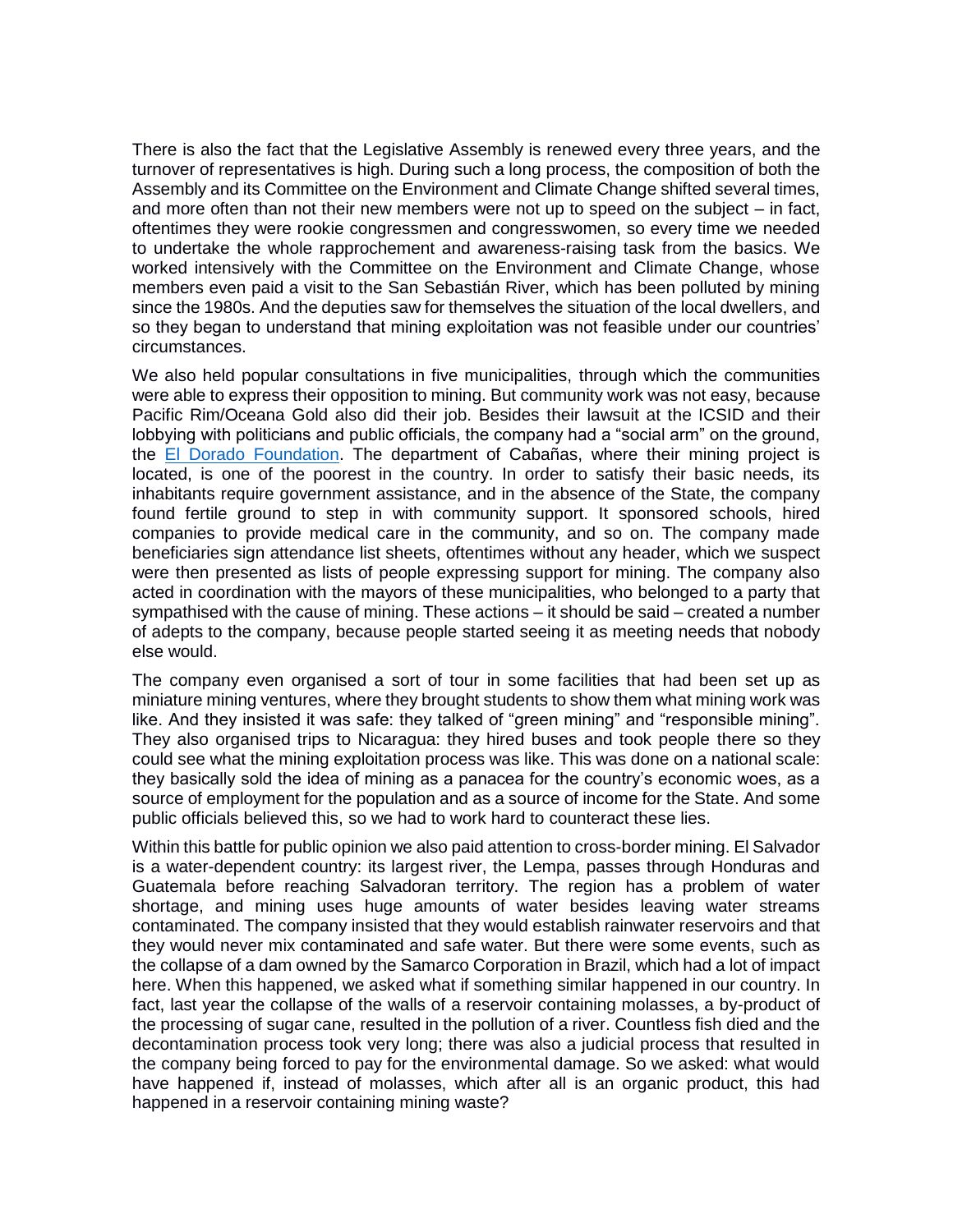Lastly, with support from the Center for International Environmental Law, along the process we filed two amicus curiae briefs so that our arguments would be added to those presented by the defence of the State before ICSID. We do not know if they were taken into account, but in any case we did not stop at delivering the written documents, but we also did grassroots and media political work. Along the process, the National Roundtable became a point of reference on the issue.

#### **Q: In addition to the already mentioned obstacles derived from the company's work at the grassroots level, did you experience any other difficulties or restrictions?**

In doing media work we encountered challenges. When the ICSID ruling came out, conservative media did not give it enough coverage, and as a result the population did not come to appreciate the importance of the issue. In fact, this had a much greater impact abroad than domestically. The same happened when the law was passed: although coverage was better this time around, the news was somehow lost among other issues – particularly insecurity and crime – that are normally emphasised in the daily coverage of news.

In addition, the company had money, so when the Bill started moving forward in the Legislative Assembly the company began to publish statements, in the form of full-page colour advertisements in the most-read newspapers. In doing so, they manipulated the images of Pope Francis and of popular high officials from countries with mining. They also brought their own "experts" to various radio and television outlets so they would present "evidence" supporting their claim that mining is not hazardous to human health. These were paid slots that were made to look like news.

On the other hand, when we wanted to publish press releases against mining – by paying the current rates, of course – we encountered all sorts of obstacles, including censorship. We were asked to submit the statements in advance so that the editor-in-chief could review them, and we were warned that the newspaper retained the right to decide whether to publish them or not. With one of the latest ones, they even expected us to pay for the right of reply that the newspaper was going to grant to the mining company, which was aggrieved by our publication. I am a lawyer and I know the law, so I patiently explained once and again that we were under no such obligation. But that is how some of the media work.

In addition, people doing community work and present on the ground were often threatened and intimidated. Members of Radio Victoria, a community radio in the homonymous municipality in Cabañas, which played a key role, received threats for this as well as for other issues. They received anonymous messages that were slid under their doors; they got intimidating calls even while on air during broadcasts, and some had to leave the country as a result. On top of this, they faced hostile reactions by local government officials and investigative negligence by some police chiefs and the local prosecutor's office.

Throughout the years several members of our movement have been killed. In 2008 [Marcelo](http://esnomineria.blogspot.co.za/2009/07/asesinato-de-marcelo-rivera.html)  [Rivera](http://esnomineria.blogspot.co.za/2009/07/asesinato-de-marcelo-rivera.html) disappeared, and after a long search his body was found inside a well, with his hands tied to his back with wire and with signs of torture. The next four murders in the area took place between March and December 2009, in the canton of Trinidad, in Sensuntepeque. Two of the assassinated activists were members of the Menjívar family and two belonged to the Rivera family. Other leaders were attacked but survived. Generally speaking, there was little investigation and the main hypothesis was that those deaths had been the work of gangs or common criminals. But we always maintained that they were connected to the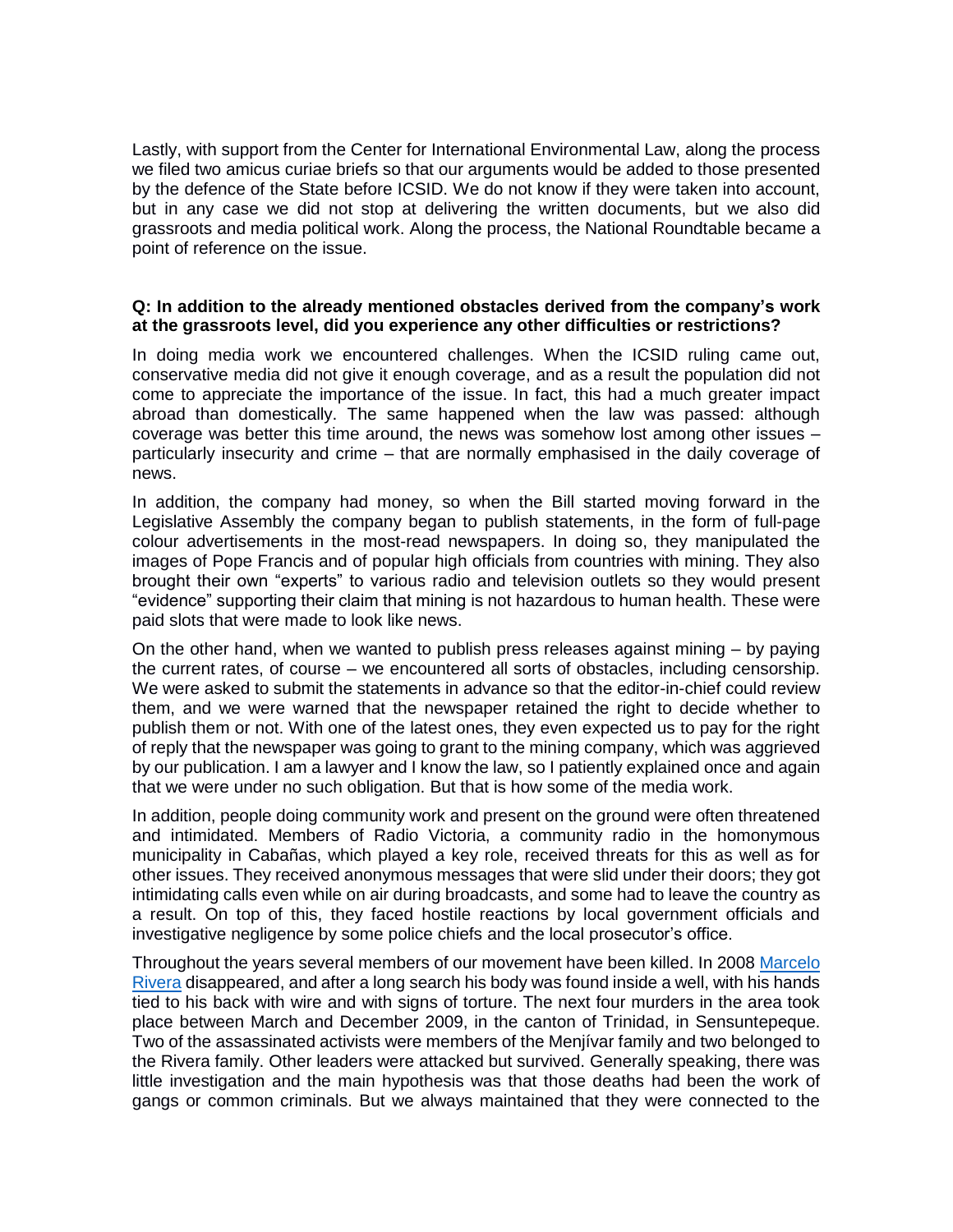assassinated people's work against metallic mining in Cabañas, and that they were caused by ruptures in social fabric and peaceful coexistence resulting from the intervention of the company in the communities. But the struggle continued notwithstanding.

Ever since the law was passed, persecution against the comrades of the National Roundtable on the ground has decreased, and we have not received any more threats.

### **Q: Is the movement's agenda changing now that the law has been passed?**

Our goal is not yet fulfilled; this is no time to rest on our laurels. The company has not yet done anything: it has not paid the \$8 million in damages; it has kept its El Dorado Foundation, and will keep its workers until August. Besides, it has also created smaller subsidiaries as its outward face at the domestic level. We believe that it is even possible that it might file a lawsuit of unconstitutionality against the law, and we need to be ready for that. In fact, we find it remarkable that the company did not immediately shut down its operations, given that the law is categorical in prohibiting metallic mining in the country, and that is the reason why we think they must be preparing to undertake legal actions.

On the other hand, we will urge the Executive to issue the regulations – procedures and agencies within the ministries of the Environment and the Economy – required to comply with the new law. For example, the law contemplates the need to provide alternative livelihoods for artisanal miners – which in reality are very few; their number is estimated in about 300 – so it is important to develop a policy in this regard. The process must be regulated so nobody obtains undue benefit; in fact, we have requested that a miners' census be held as soon as possible in order to regulate their activity, which by the way is also harmful to the environment and unsafe for the miners themselves.

Lastly, we continue to work on the ground because we are convinced that local communities have been the protagonists in this process, and therefore must know and understand the fruit of their work. They need to know the text of the law, which although brief contains technical and legal terms that may be the reason why it is not immediately intelligible for the population. So we are taking it to the communities, where we hold popular discussions of the law. Our community work seeks to ensure that communities become the defenders of a conquered right.

## **Q: How connected is Salvadoran civil society with its counterparts around the world? Have you received any kind of international solidarity and support along the way?**

The limited funding that has been available to the National Table has come largely from international cooperation sources, and our efforts have received solidarity and support from the international community. By 2007 an international coalition called [International Allies](http://www.nodal.am/2016/12/el-salvador-organizaciones-sociales-lanzan-una-campana-internacional-para-que-la-minera-oceana-gold-salga-del-pais/)  [Against Mining in El Salvador](http://www.nodal.am/2016/12/el-salvador-organizaciones-sociales-lanzan-una-campana-internacional-para-que-la-minera-oceana-gold-salga-del-pais/) was formed, including members mostly in the United States, but also in other countries. This coalition supported the National Table and the communities affected by mining projects through lobbying, by putting pressure so the law would be passed, by denouncing the impacts of mining activity and the investment treaties that allowed companies to operate with no oversight, and by urging the ICSID to act impartially, among other actions.